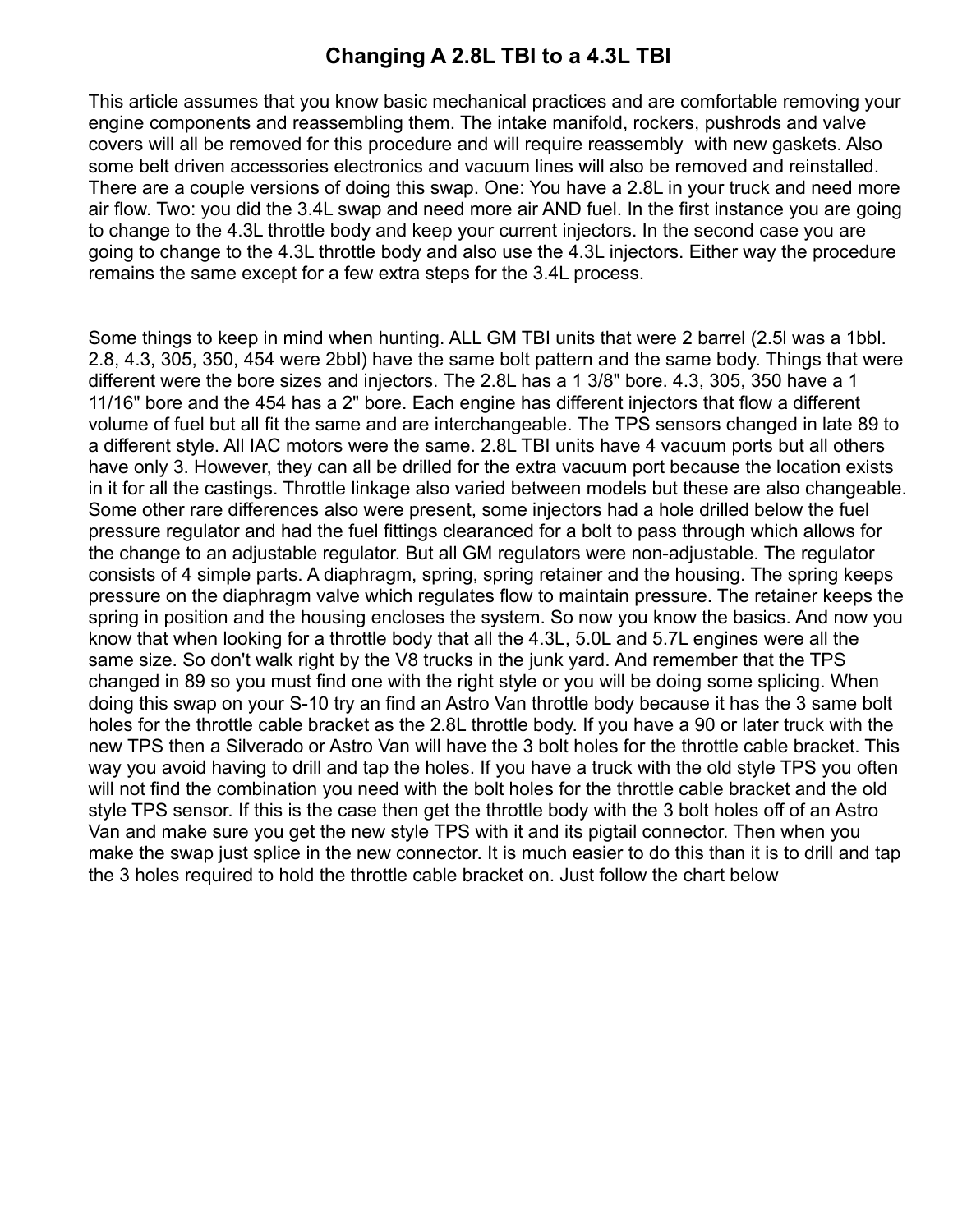| <b>Wire</b>        | <b>GMC/Chevrolet Truck TPS Wiring</b> |                                 | <b>Isuzu Trooper/Rodeo TPS Wiring</b> |                              |
|--------------------|---------------------------------------|---------------------------------|---------------------------------------|------------------------------|
|                    | <b>New Throttle</b><br><b>Body</b>    | <b>Existing Truck</b><br>Wiring | <b>New Throttle</b><br><b>Body</b>    | <b>Existing Truck Wiring</b> |
| <b>TPS Signal</b>  | Dark Blue                             | Dark Blue                       | Dark Blue                             | <b>Blue/Red</b>              |
| $+5V$<br>Reference | Gray                                  | Gray                            | Gray                                  | Green/Yellow                 |
| Ground             | <b>Black</b>                          | <b>Black</b>                    | <b>Black</b>                          | <b>Black</b>                 |

When you get your throttle body home start stripping it down and clean it up a little. Swap over all your 2.8L stuff. Why? Because you know it works and wasn't in a junkyard. If your stuff doesn't work you can take a chance on the junkyard stuff but it would be a better idea to get new stuff. A TBI rebuild kit would also be a good idea right now. Install either your 2.8L injectors or a set of 4.3L injectors depending on your application. If you found a throttle body with the same linkage as your old 2.8L your in luck. If not, don't worry. Grind the tab off the end of the throttle shaft that holds the linkage on (do this to both throttle bodies) and you will be able to wiggle off the linkage (it may take a pair of pliers). Now swap your old linkage over to the new throttle body and tack weld it on. Last thing to address is the missing vacuum port. While you can splice in a "T" to the existing vacuum line on the opposite side of the throttle body it is suggested you do it right and put in a new port. All you need to do is find a small piece of pipe, 1/4" OD, and drill a hole into the casting of the throttle body and the epoxy the pipe into the hole and you have the port.



**In the images above on the left and right you will see where you need to make your holes. You must drill the 2 holes so they will intersect each other. Take your time and don't drill too far. When done right you will have your self a fully functional vacuum port.**